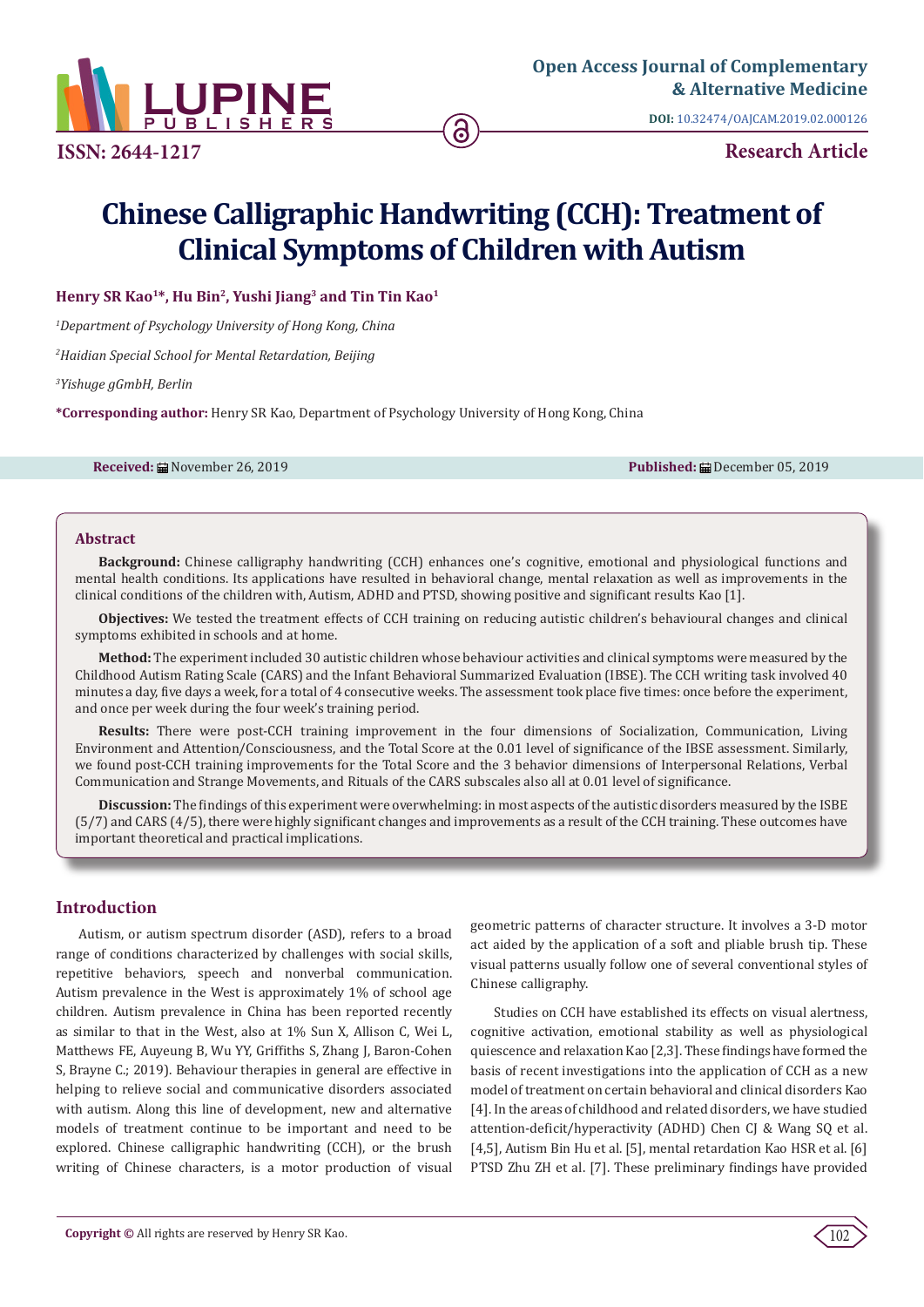a sound scientific basis to investigate the treatment effects of CCH in children suffering from other behavioural or developmental disorders such as some clinical symptoms in Autism. We aimed in the present study to test the efficacy of the CCH training as an effective treatment in the improvement of interpersonal relations, social behaviour, and speech communication that were associated with children with autism. In addition, it was designed also to examine change and likely reduction of clinical symptoms in children with autism. Two experiments were conducted.

# **Method**

#### **Participants**

A total of 30 participants (23 males and 7 females, aged 10- 15 years old) meeting our inclusion criteria were recruited. They were clinically diagnosed and referred by district authorities to the special school. They had an IQ score between 24 and 66 and a mean of 48. Two of the children suffered from moderate and four suffered from severe stereotypical behaviors of autism such asvarying degrees of lack of social interactions. Four showed signs of refusal of normal social interaction, two had little or no social interaction with others, and two avoided social activities. Cognitively, three of them had acceptable level of cognitive aptitude while the other three had varied ability in abstract reasoning, rote memory and general reasoning ranging from poor to average. As to linguistic disorders, four suffered from echolalia, three also had delayed echolalia, and two showed no signs of speech initiation. One child also had symptoms of self-talk and the last one was aphasic with no signs of speech communication. None of the children had any prior experience with Chinese calligraphy before the experiment.

#### **Instruments**

The Chinese versions of the Childhood Autism Rating Scale (CARS) Schopler E et al. [8] and the Infant Behavior Summarized Evaluation (IBSE) Adrien JL et al. [9] were used and filled out by the teacher of the class before and after the CCH training schedule. Behavior changes between the two assessments for both CARS and IBSE were the basis of the impact of CCH on these autistic children. The IBSE has 33 items falling into 6 categories of children's behavior, including Socialization, Communication, Situational Adjustment, Autonomy, Emotions and Instinctual Response, and Attention and Perception. This instrument measured changes in basically the interpersonal activities as well as socialization behavior in these children.

The CARS scale has 15 items and evaluates various aspects of autistic behaviors in terms of the child's general adaptive ability to the immediate environment. The behaviors assessed include Interpersonal Relations, Imitation, Affective Response, Strange Movements and Rituals, Resistance to Changes in the Environment, Shallow Sensory Response, Anxiety Response, Verbal and Non-Verbal Response, Intellectual Functions, etc., as well as a Total Rating.

# **Procedure**

One week before the experiment, all 30 participants were assessed on the CARS and IBSE scales as the pre-test he CCH training schedule involved a daily writing session of 40 minutes, 5 days a week and consecutive 4 weeks. Each day, the class teacher of the autistic children would bring them to the CCH Training Lab at a regular time to be received by the CCH therapist. The therapist would seat each child to his or her assigned seat, while at the same time engaging in verbal and gestural instructions to make the writing session comfortable and friendly. She would show and tell the child the names of various instruments, such as brush, ink and paper and asking them to repeat the items. This would be followed by instruction on pen use, brush control, explanation of the meaning, sequence, structure of the characters to be practiced. The children were also asked to read out each character loudly together with the therapist in order to learn the character as well as to stabilize their states of anxiety and uneasiness of the time.

There were 4 common and familiar characters to be written in the Regular style of Chinese calligraphy with the possibility of repetition before time ran out. The mode of brush writing was tracing for the first 2 weeks, during which the child wrote with sample characters placed directly under a thin sheet of rice paper. It was copying for the last 2 weeks, in which the child wrote by copying the same sample characters placed away from his writing paper. At the end of each CCH session, the child was required to return the written work together with the sample characters to the therapist. The children were then escorted and returned to their respective regular classes by the therapist.

#### **Results**

| Sex (mean (SD))                       | Female<br>Male |            | P-value* |
|---------------------------------------|----------------|------------|----------|
| IBSE Total (pretest)                  | 1.86(.59)      | 1.80(.49)  | 0.825    |
| Socialization                         | 2.30(.73)      | 2.57(.40)  | 0.364    |
| Communication                         | 2.15(.69)      | 2.31(.55)  | 0.567    |
| Living environment                    | 2.04(.71)      | 2.02(.72)  | 0.968    |
| Autonomy                              | 1.44(.69)      | 1.00(.40)  | 0.121    |
| Emotional and instinctive<br>response | 1.59(.93)      | 1.57(1.08) | 0.971    |
| Attention/consciousness               | 1.63(.73)      | 1.34(.94)  | 0.394    |
| CARS Total (pretest)                  | 2.91(0.49)     | 2.68(0.43) | 0.282    |
| Interpersonal relations               | 3.07(.49)      | 2.90(.62)  | 0.481    |
| Verbal communication                  | 2.70(.69)      | 2.31(.60)  | 0.184    |
| Strange movements and<br>rituals      | 2.95(.52)      | 2.83(.74)  | 0.636    |

**Table 1:** Baseline measures by gender group.

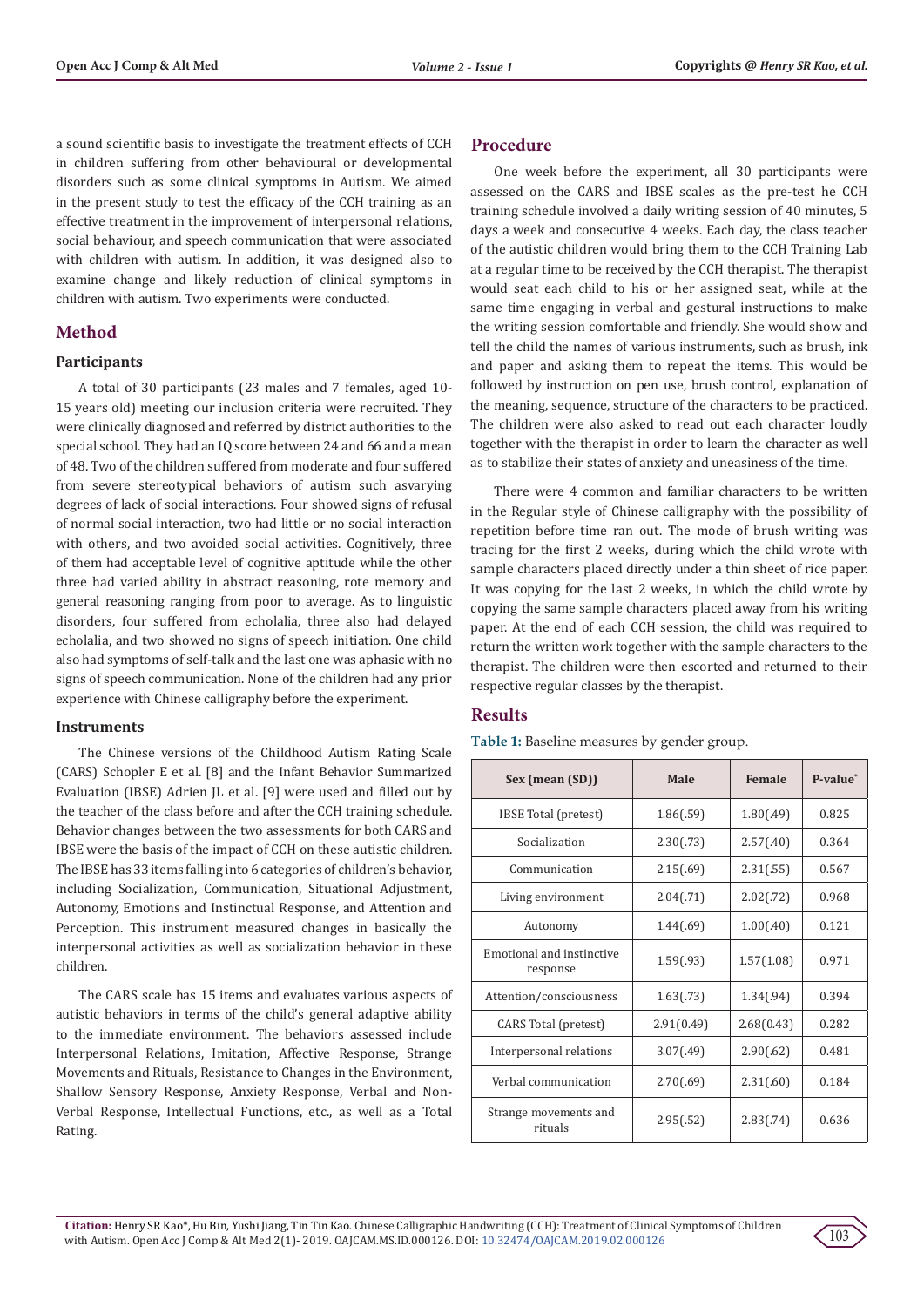The gender and clinical characteristics of participants at the baseline showed no statistically significant differences (Table1). There was a significant improvement in the pre-post comparison for CARS total scores (F(1,27)=97.881, P=0.000,effect size 0.784). None of the IBSE and CARS Total and subscale pre-post scores with gender group have significant interaction effects, except for Autonomy of IBSE (F(1,28) =8.144, P=0.008, Effect size 0.225) see Table 1 & Figure 1. This outcome might have been caused by the female subjects' small size (N=7) being too small to reflect a stable pre-post statistic data base. Figure 1 gives detailed comparison of all children's IBSE ratings before and after the CCH training schedule. These findings as a whole show a significant post-training improvement in the children's overall adjustments in the school environment.





**Figure 1:** A graphic comparison in IBSE rating before and after the 4-week CCH practice schedule.

**Figure 2:** A graphic breakdown in CARS rating before and after the 4-week CCH practice schedule.

As for specific changes in patterns of behavior of the entire sample of autistic children due to the CCH practice, (Figure 2) confirms our original prediction. In the 6 dimensions of autistic behavior symptoms measured by the IBSE, the results had shown a post-training improvement. All 4 dimensions of Socialization

(F=15.994), Communication (F=9.909), Living Environment (F=6.78), and Attention/Consciousness (F=26.395) are significant at the 0.01 level.

Figure 2 showed a graphic breakdown of these individual changes in the CARS ratings before and after the 4-week CCH

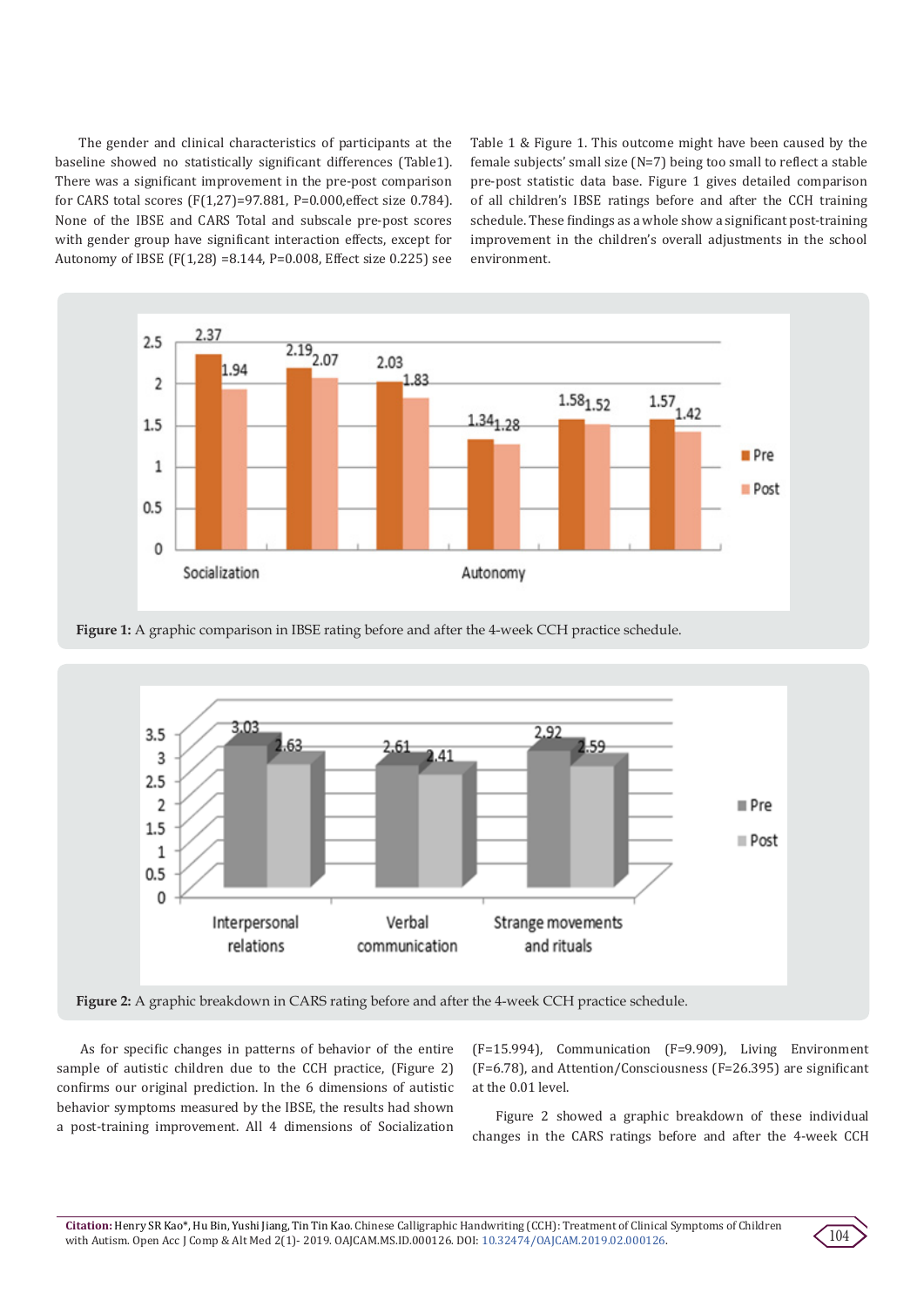training schedule. The Total Score and the 3 behavior dimensions of Interpersonal Relations, Verbal Communication and Strange Movements and Rituals showed a post- CCH training improvement, all at 0.01 level of significance. These results further corroborate those obtained through the IBSE assessment of the same group of autistic children (Figure 2).

## **Discussion**

The findings of this experiment are overwhelming. In every aspect of the behavioral disorders of autism investigated, there is a significant change and improvement after the 4-week CCH training schedule. The changes in attention and perception are especially noteworthy. It was previously established that attention plays an important role in affecting the speech communication, social interaction, and interpersonal relations of the autistic children Courchesne E et al. [10]. The present experiment has shown a confirmatory CCH effect on perceptual and attention-consciousness enhancements in these children, which are consistent with our previous positive CCH findings associated with visual and auditory attention in the children with mild mental retardation Kao HSR et al. [6], as well as with selective attention and sustained attention in children with hyperactivity Chen CJ et al. [4].

Moreover, the improved post-CCH behaviors in Communication, Socialization and Interpersonal Relations found in the present experiment are in line with research by Courchesne E et al. [10], but some more varied and enriched activities have been identified from our present investigation. All the findings from above sources are now made clear, reinforced and corroborated by the newly published ground- breaking discoveries on CCH's fundamental roles, through its long-term practice, in facilitating and improving the practitioner's specific aspects of executive functions as well as strengthening their neural networks in related brain regions. Chen W et al. [11]; More specifically, the latest fMRI studies have further established the CCH's capability of improving the practitioner's selective attention and divided attention through long-term calligraphic training Chen W et al. [12]. These imaging studies have provided convincing evidence over the bio-behavioral modification to aspects of the practitioner's perception and attention, as well as his brain structure. This significance enriches our understanding of the improvements regarding clinical and behavioral symptoms on childhood autism investigated in the present study.

The usual difficulties commonly experienced by autistic children such as contact initiation and interactive communication, which are also found to improve after the CCH training, are related to their adaptive inability to the social environments in the schools (Table 2). It seems reasonable that CCH training might be one model of treatment that facilitates positive changes of adaptive behaviors of the autism children. These changes are consistent with and at the heart of the therapeutic effects of the CCH practice for general health as well as for many aspects of the practitioner's perception, cognition, emotion and physiological changes that are associated with long-term practice of the seasoned practitioners Kao HSR & Gerlach EK & Kao HSR et al. [13-15]. These present findings

are encouraging and have important theoretical and clinical implications especially with respect to developing CCH as a new model for effective therapeutic intervention of childhood disorders.

**Table 2:** Repeated-measures analysis of variance on significant IBSE and CARS total and subscale scores.

| <b>Effects</b>                            | F      | df   | P-value          | <b>Effect size</b> |  |  |
|-------------------------------------------|--------|------|------------------|--------------------|--|--|
| <b>IBSE Total(pretest)</b>                |        |      |                  |                    |  |  |
| Pre-post                                  | 21.318 | 1,28 | $\Omega$         | 0.432              |  |  |
| Pre-post x gender                         | 1.077  | 1,28 | 0.308            | 0.037              |  |  |
| Socialization                             |        |      |                  |                    |  |  |
| Pre-post                                  | 15.994 | 1,28 | $\Omega$         | 0.364              |  |  |
| Pre-post x gender                         | 3.838  | 1,28 | 0.06             | 0.121              |  |  |
| Communication                             |        |      |                  |                    |  |  |
| Pre-post                                  | 9.909  | 1,28 | 0.004            | 0.261              |  |  |
| Pre-post x gender                         | 0.24   | 1,28 | 0.628            | 0.009              |  |  |
| Living Environment                        |        |      |                  |                    |  |  |
| Pre-post                                  | 9.809  | 1,28 | 0.004            | 0.259              |  |  |
| Pre-post x gender                         | 0.133  | 1,28 | 0.718            | 0.005              |  |  |
| Autonomy                                  |        |      |                  |                    |  |  |
| Pre-post                                  | 0.017  | 1,28 | 0.897            | 0.001              |  |  |
| Pre-post x gender                         | 8.144  | 1,28 | 0.008            | 0.225              |  |  |
| <b>Emotional and instinctive response</b> |        |      |                  |                    |  |  |
| Pre-post                                  | 2.585  | 1,28 | 0.119            | 0.085              |  |  |
| Pre-post x gender                         | 0.24   | 1,28 | 0.628            | 0.009              |  |  |
| Attention/Con-<br>sciousness              |        |      |                  |                    |  |  |
| Pre-post                                  | 26.395 | 1,28 | $\theta$         | 0.485              |  |  |
| Pre-post x gender                         | 0.285  | 1,28 | 0.597            | 0.01               |  |  |
| CARS Total (pretest)                      |        |      |                  |                    |  |  |
| Pre-post                                  | 97.881 | 1,28 | $\mathbf{0}$     | 0.784              |  |  |
| Pre-post x gender                         | 0.171  | 1,28 | 0.682            | 0.006              |  |  |
| <b>Interpersonal relations</b>            |        |      |                  |                    |  |  |
| Pre-post                                  | 52.252 | 1,28 | $\boldsymbol{0}$ | 0.652              |  |  |
| Pre-post x gender                         | 0.027  | 1,28 | 0.872            | 0.002              |  |  |
| Verbal communi-<br>cation                 |        |      |                  |                    |  |  |
| Pre-post                                  | 24.391 | 1,27 | 0                | 0.475              |  |  |
| Pre-post x gender                         | 0.351  | 1,27 | 0.558            | 0.013              |  |  |
| <b>Strange movements and rituals</b>      |        |      |                  |                    |  |  |
| Pre-post                                  | 39.933 | 1,28 | $\mathbf{0}$     | 0.588              |  |  |
| Pre-post x gender                         | 0.014  | 1,28 | 0.908            | 0                  |  |  |

**Citation:** Henry SR Kao\*, Hu Bin, Yushi Jiang, Tin Tin Kao. Chinese Calligraphic Handwriting (CCH): Treatment of Clinical Symptoms of Children with Autism. Open Acc J Comp & Alt Med 2(1)- 2019. OAJCAM.MS.ID.000126. DOI: [10.32474/OAJCAM.2019.02.00012](http://dx.doi.org/10.32474/OAJCAM.2019.02.000126)6